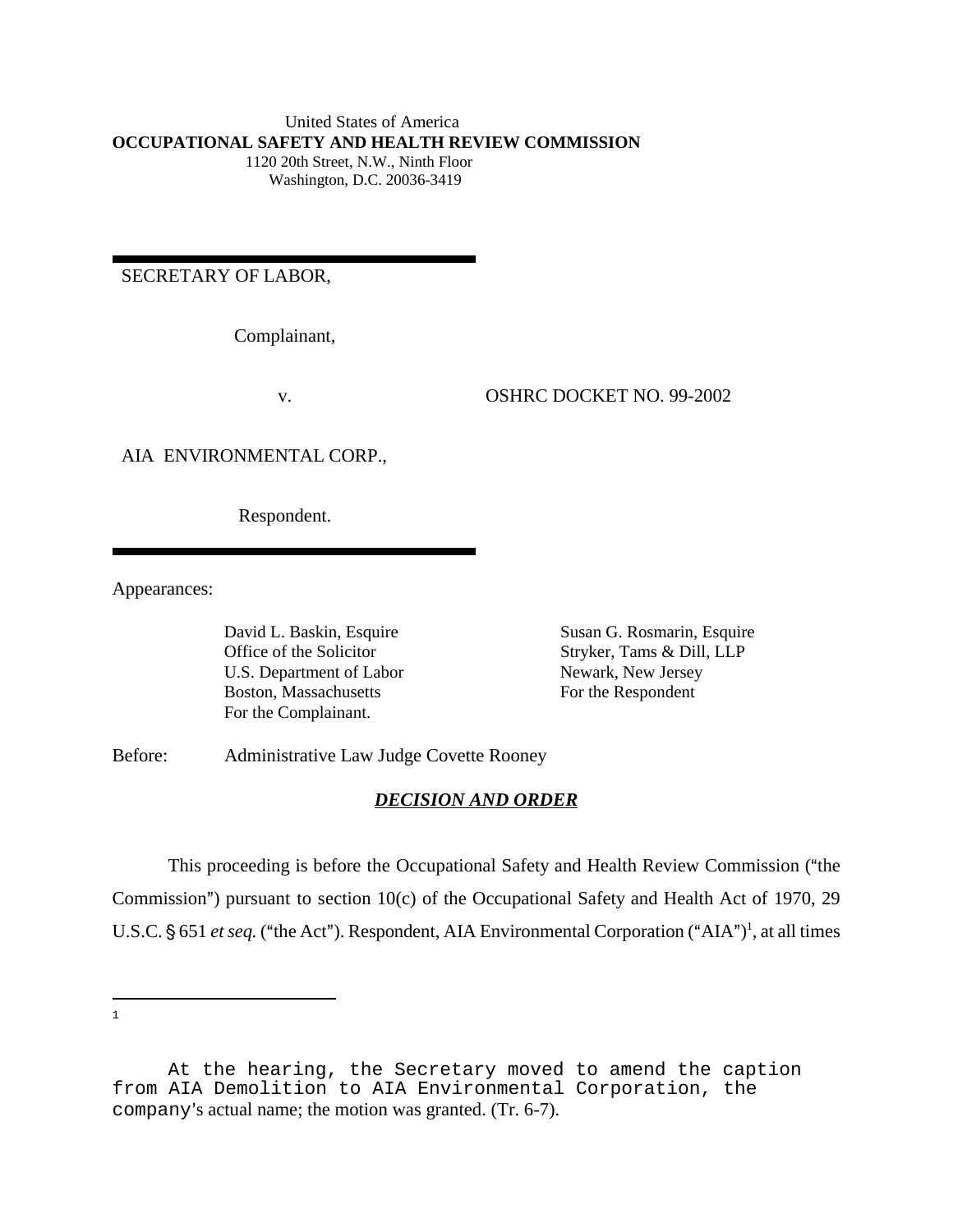relevant to this action maintained a job site at 10 Glover Avenue, Norwalk, Connecticut, where it was engaged in interior demolition of an office building. (Tr. 9). AIA admits it is an employer engaged in a business affecting commerce within the meaning of section 3(5) of the Act and that it is subject to the requirements of the Act. On September 21, 1999, OSHA compliance officer ( $"CO"$ ) Douglas Avona inspected AIA's job site pursuant to a complaint about the site. As a result of the inspection, on October 7, 1999, AIA was issued two citations alleging serious and other-than-serious violations with a proposed total penalty in the amount of \$4,000.00. AIA filed a timely notice of contest, this matter was designated for E-Z Trial pursuant to Commission Rule 203(a), and a hearing was held on February 29, 2000, in Hartford, Connecticut. On February 29, 2000, the parties filed a Partial Settlement Agreement, wherein Item 1 of Citation 2 was vacated.<sup>2</sup> Before me are Items 1a and 1b of Citation 1 and Item 2 of Citation 2. This matter is ready for disposition.

### *The Inspection*

On September 21, 1999, CO Avona and a student intern arrived at the site at about 10:00 a.m. Upon entering the site, they met AIA's foreman, Frank Grimmer, who told them he would contact Emil Braun, AIA's chairman, and have him come to the site. He took them to the site office, where he said they could wait. On the way, the CO saw some green oxygen cylinders in the doorway of a garage. He then saw an AIA employee picking up another such cylinder just outside the garage. The intern said he had seen an employee operating a bobcat or forklift knock over the cylinder, and the CO had the intern photograph the scene. The CO asked Grimmer if the cylinders should be secured, but Grimmer did not respond. The CO and the intern proceeded to the office to wait for Braun, who arrived about an hour later. During that hour, the CO went outside to observe the work taking place. He went in the building that was being demolished and saw employees shoveling debris. He then went into the garage where he had seen the oxygen cylinders, which at this time were in the middle of the floor, and he also saw two black acetylene cylinders along a wall. Employees were moving around in the vicinity of the cylinders, which the intern photographed. (Tr. 9; 18-25; C-1-2).

When Braun arrived at the site, the CO conducted an opening conference with him and then

On March 17, 2000, I signed a Consent Order approving this settlement agreement.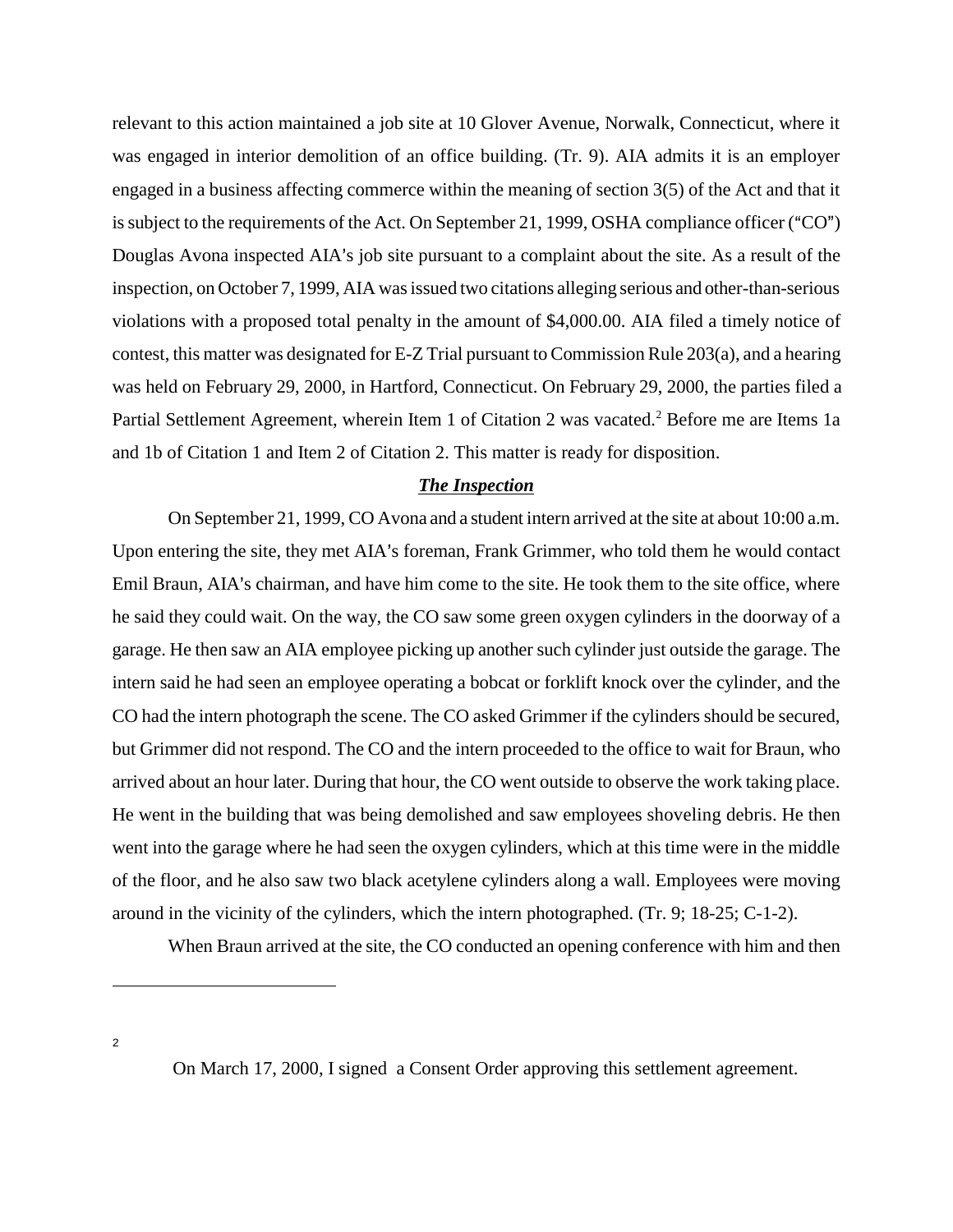asked him for AIA's OSHA 200 logs for 1997, 1998 and 1999. Braun said the records were in his regular office and that he would be happy to comply with the request but that he needed it in writing. The CO next asked Braun whether, if he asked for AIA's hazard communication program and asbestos project plans, he would have to request those in writing also, and Braun replied in the affirmative. The CO and Braun then walked through the site, and the CO pointed out the cylinders in the garage and told him that they needed to be secured and properly separated. Braun responded that the cylinders had just arrived. (Tr. 26-33).

### *The Secretary s Burden of Proof*

The Secretary has the burden of proving her case by a preponderance of the evidence. In order to establish a violation of an OSHA standard, the Secretary must show (a) the applicability of the cited standard, (b) the employer's noncompliance with the standard's terms, (c) employee access to the violative conditions, and (d) the employer's actual or constructive knowledge of the violation (*i.e.*, the employer either knew, or with the exercise of reasonable diligence could have known, of the violative conditions). *Atlantic Battery Co.*, 16 BNA OSHA 2131, 2138 (No. 90-1747, 1994).

## *Citation 1, Item 1a*

29 C.F.R. 1926.350(a)(9), the cited standard, provides as follows:

Compressed gas cylinders shall be secured in an upright position at all times except, if necessary, for short periods of time while cylinders are actually being hoisted or carried.

The citation alleges as follows:

Building 10: Compressed gas cylinders of acetylene and oxygen were not secured to prevent them from bing knocked over.

The record establishes that shortly after CO Avona's entry onto the site he observed oxygen cylinders in a garage doorway that were not secured. He also he observed an employee picking up a fallen cylinder. Later in the inspection, the CO saw three oxygen cylinders and two acetylene cylinders standing unsecured in the garage. The uncontradicted evidence shows that the cylinders in the garage were not secured by any means to prevent them from falling over. (Tr. 19-36; C-1-2).

The cited standard clearly requires that unless they are being hoisted or carried, compressed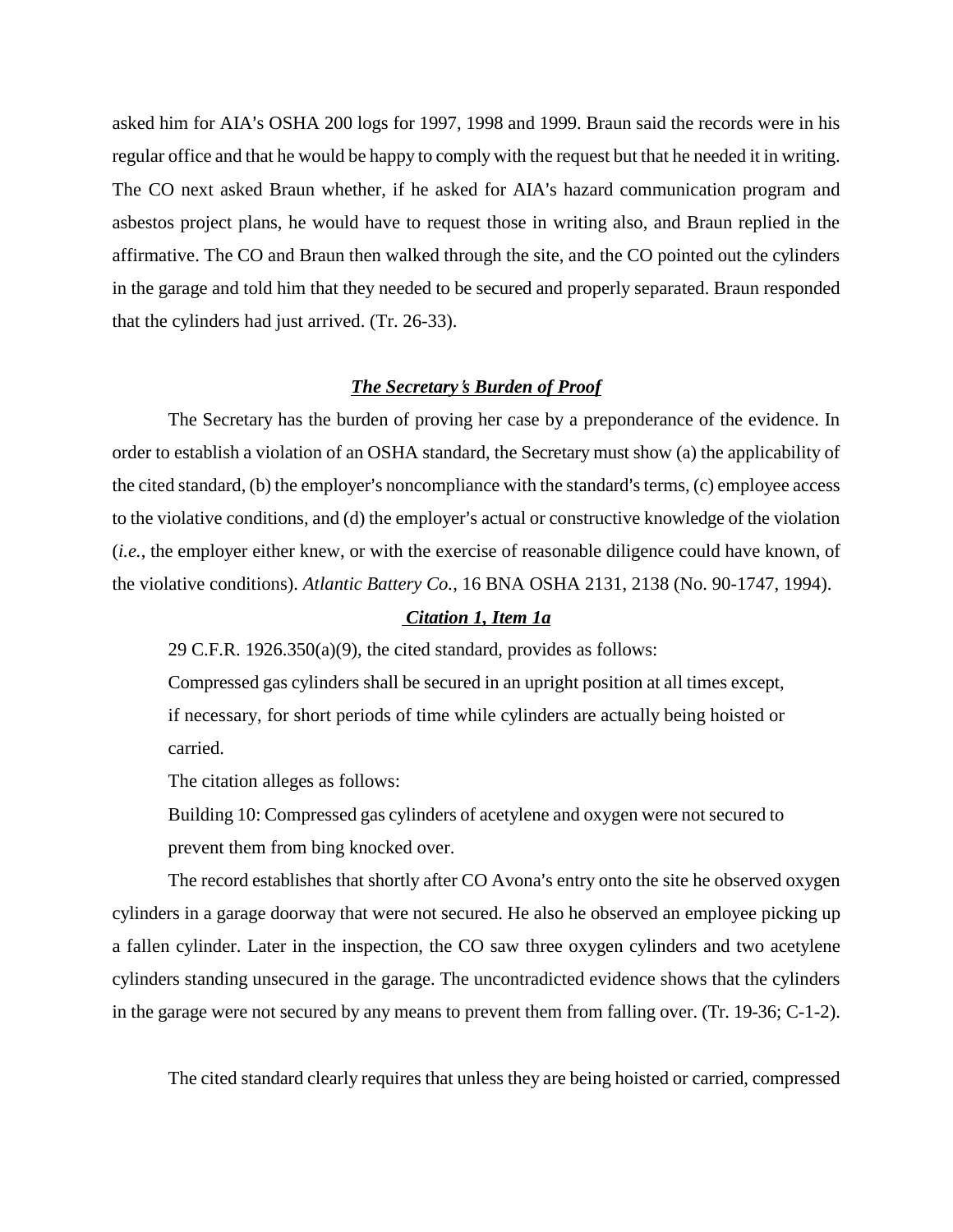gas cylinders must be secured "at all times." The record contains no evidence that the cylinders were being carried or hoisted when the CO saw them inside the garage. I find that the standard applied to the condition of the unsecured cylinders and that AIA violated the standard. The CO testified that oxygen and acetylene cylinders are under pressure and that unsecured cylinders are subject to falling and having their valves ruptured or broken, which could cause a valve to become a projectile. (Tr. 32-33). The record shows that employees were working in the vicinity of the unsecured cylinders and were thus exposed to such a hazard. The cylinders were in plain view, and, therefore, management should have been aware of the violation. I also find that the violation was serious because serious physical harm could be expected if a cylinder were to fall and its valve were to break or rupture and strike an employee.<sup>3</sup> This item is affirmed as a serious violation.

## *Citation 1, Item 1b*

29 C.F.R. 1926.350(a)(10), the cited standard, provides as follows:

Oxygen cylinders in storage shall be separated from fuel-gas cylinders or combustible materials (especially oil or grease), a minimum distance of 20 feet (6.1 m) or by a noncombustible barrier at least 5 feet (1.5 m) high having a fire-resistance rating of at least one-half hour.

The citation alleges as follows:

Building 10: Compressed gas cylinders of oxygen and acetylene were stored in close proximity (less than 20 feet) without an appropriate barrier.

The records establishes that there was neither a noncombustible barrier nor a minimum distance of 20 feet between the oxygen cylinders and the acetylene cylinders the CO observed. (Tr. 27-32; C-2). However, AIA argues that the cited standard did not apply to the cylinders because they were not in storage. In support of its argument, AIA relies upon OSHA'S interpretation of the term "in storage" within the meaning of the standard. OSHA considers a cylinder to be in storage when

Section 17(k) of the Act, 29 U.S.C.  $\S$  666(k), provides that a violation is "serious" if there is "a substantial probability that death or serious physical harm could result." To establish that a violation was serious, the Secretary need not show that an accident was likely to occur but that an accident was possible and that it was probable death or serious physical harm could have occurred. *Flintco Inc.,* 16 BNA OSHA 1404, 1405 (No 92-1396, 1993).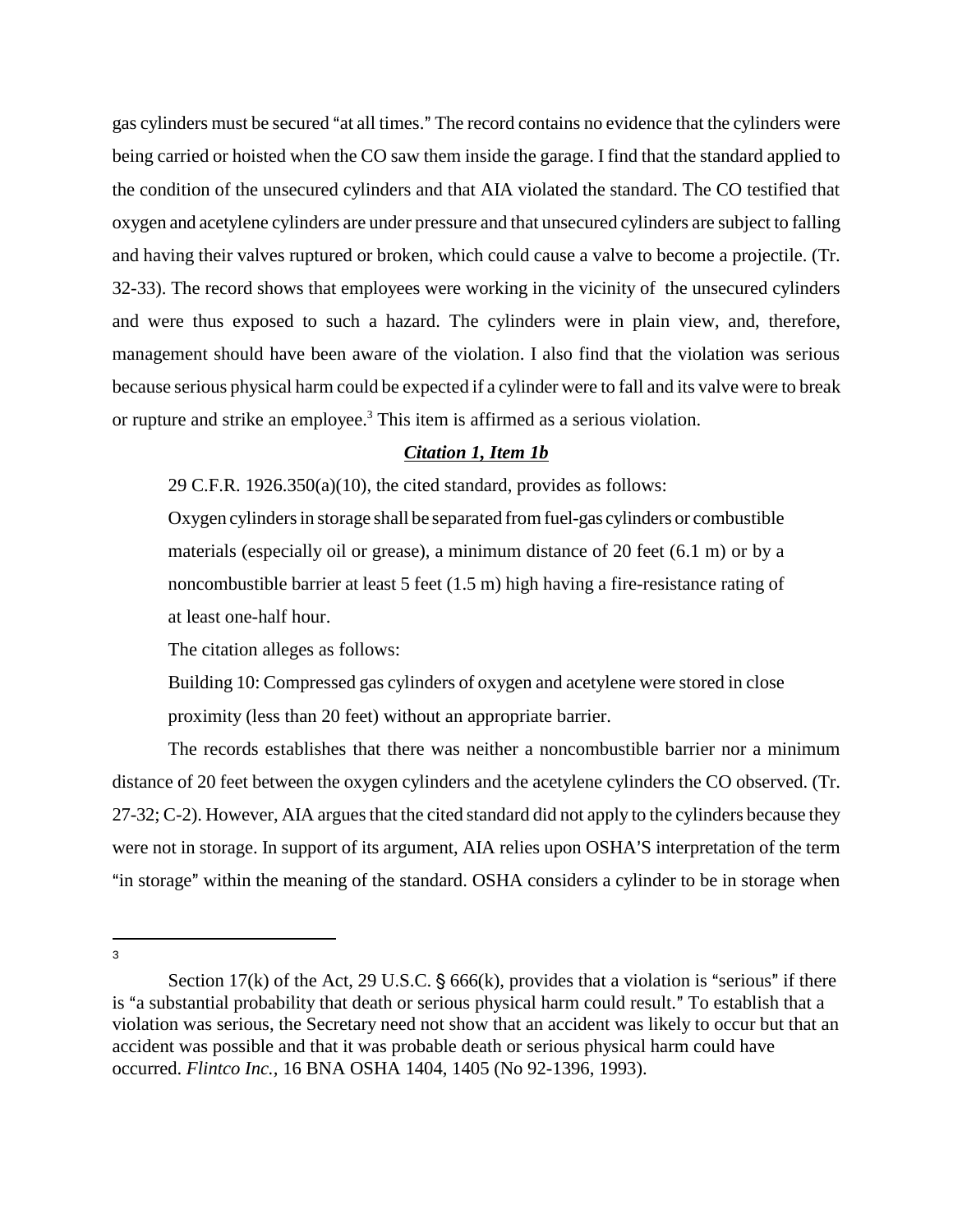it is reasonably anticipated that gas will not be drawn from the cylinder within the next 24 hours. Whether it is reasonably anticipated that gas will be drawn within that time frame depends on whether specific welding or cutting work is planned for that period and the number of gas cylinders expected to be required to do that work. *See* OSHA Standards Interpretation and Compliance Letter dated December 31, 1998, relating to the subject standard, entitled "Definition of 'in storage' and clarification of the requirements for intermittent use of gas cylinders." Although the term "in storage" is not defined within the relevant standards, it is well settled that an agency's interpretation of its own regulation is entitled to substantial deference so long as it is reasonable. *Martin v. Secretary of* Labor, 499 U.S. 144 [14 OSHC BNA 2097] (1991). I find that the Secretary's interpretation in this case is a reasonable one.

Emil Braun, AIA's chairman, testified that although he did not actually see the cylinders being delivered that day, he saw one of his delivery trucks on site as he accompanied the CO on the inspection.<sup>4</sup> He said he knew the truck was at the site to pick up empty cylinders and deliver full ones pursuant to AIA's normal operating procedure. He also said he observed burning activities that day and that they had not worked the previous day, a Monday, because of a religious holiday. Thus, no work had taken place since the Friday before the inspection, which was on Tuesday, September 21, 1999. (Tr. 10; 13-14; 52-55). Bruce Carley, AIA's general manager, testified he arrived at the site around 11:15 a.m., after being called about the inspection, and that he assumed a supervisory role because Grimmer was involved in the inspection. Carley further testified that two acetylene cylinders and four oxygen cylinders had been delivered to the site that day. He said that this was a day's supply of cylinders and that there was cutting going on in one of the buildings that day. (Tr. 44-51).

CO Avona testified that he saw no deliveries of cylinders and observed no torch cutting or welding at the site. However, noted that Braun had told him that the cylinders in the garage had just arrived. In addition, he acknowledged that Braun had explained to him that the cylinders were to be used for cutting pipes and duct work as they demolished the building. He further acknowledged that

Braun initially indicated he had seen the cylinders delivered; however, he later said he had not seen them delivered but knew they had been and had the receipts. (Tr. 13; 52-54).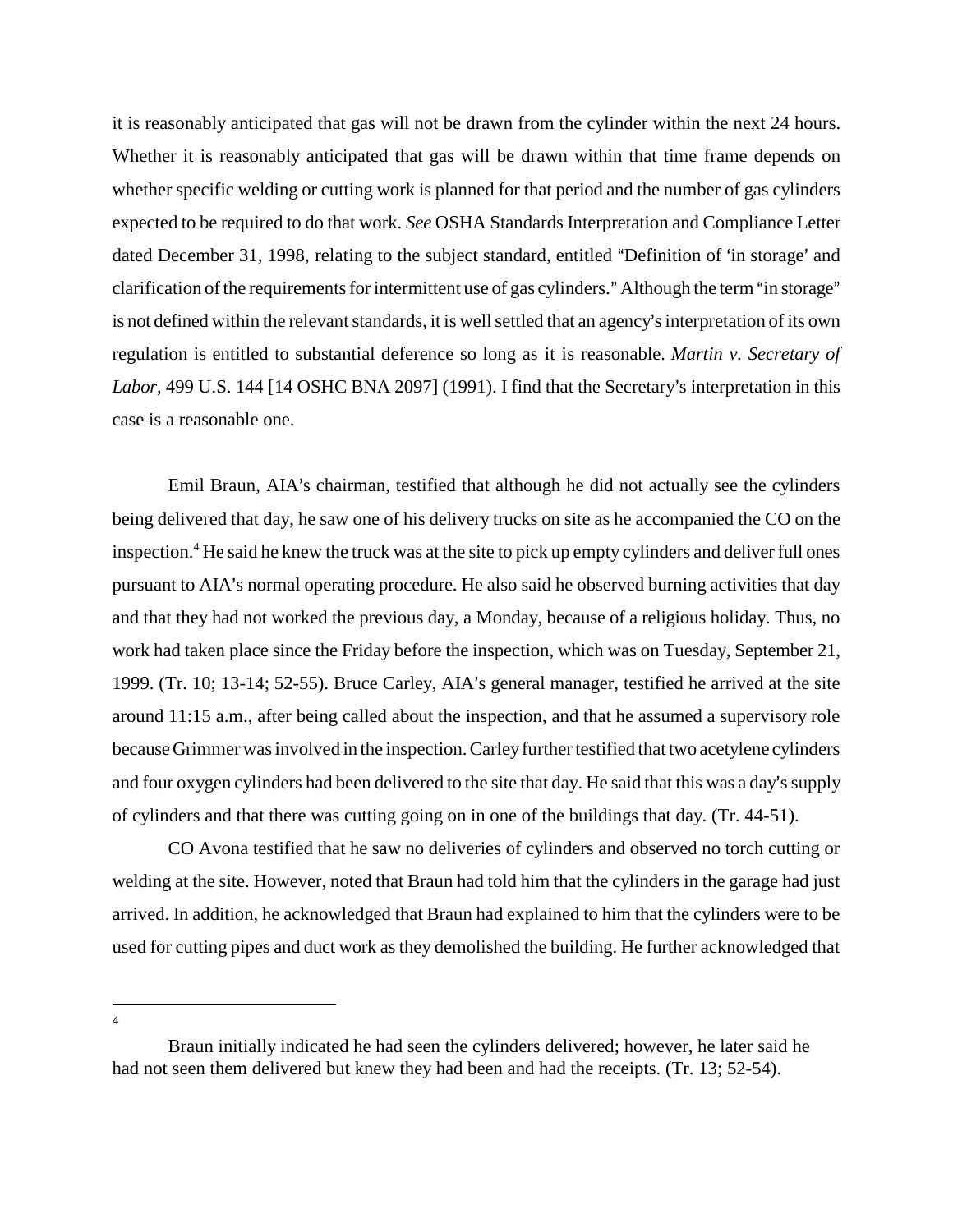he did not recall asking about the usage of the cylinders and thus did not know if they would be used in the next 24 hours. (Tr. 24-25; 28; 31; 37-43).

Based on the record, I find that the Secretary has not established by a preponderance of the evidence that the cited tanks were "in storage" within the meaning of the standard. Accordingly, the standard is inapplicable and this citation item is vacated.

### *Penalty Determination*

The Secretary has grouped Items 1a and 1b of Citation 1 for penalty purposes and has proposed a total penalty of \$1,000.00 for these two items. The Commission, as the final arbiter of penalties, must give due consideration to the gravity of the violation and the employer s size, history and good faith. *J.A. Jones Constr. Co.*, 15 BNA OSHC 2201, 2213-14 (No. 87-2059, 1993). I find the severity of the violation in this case to be moderate because of the high probability of an unsecured cylinder falling and the injuries that could have resulted. I also find that adjustments for size, history and good faith are warranted in view of the record before me. I conclude that the total proposed penalty of \$1,000.00 is appropriate for Item 1a, and this penalty is accordingly assessed.

### *Citation 2, Item 2*

29 C.F.R. 1910.1200(e)(4), the cited standard, provides as follows:

The employer shall make the written hazard communication program available, upon request, to employees, their designated representatives, *the Assistant Secretary and the Director, in accordance with the requirements of 29 C.F.R. 1910.1020(e)*. 5 (Emphasis added).

The citation alleges as follows:

Entire Facility: The employer's written hazard communication program was not made available, upon request, to a designated representative of employees.

As a preliminary matter, AIA points out that the citation as issued completely omitted the language set out above in italics. AIA also points out that the Secretary's evidence did not address

The Assistant Secretary includes the Assistant Secretary of Labor for Occupational Safety and Health, U.S. Department of Labor, or designee. *See* 29 C.F.R. 1910.1200(c).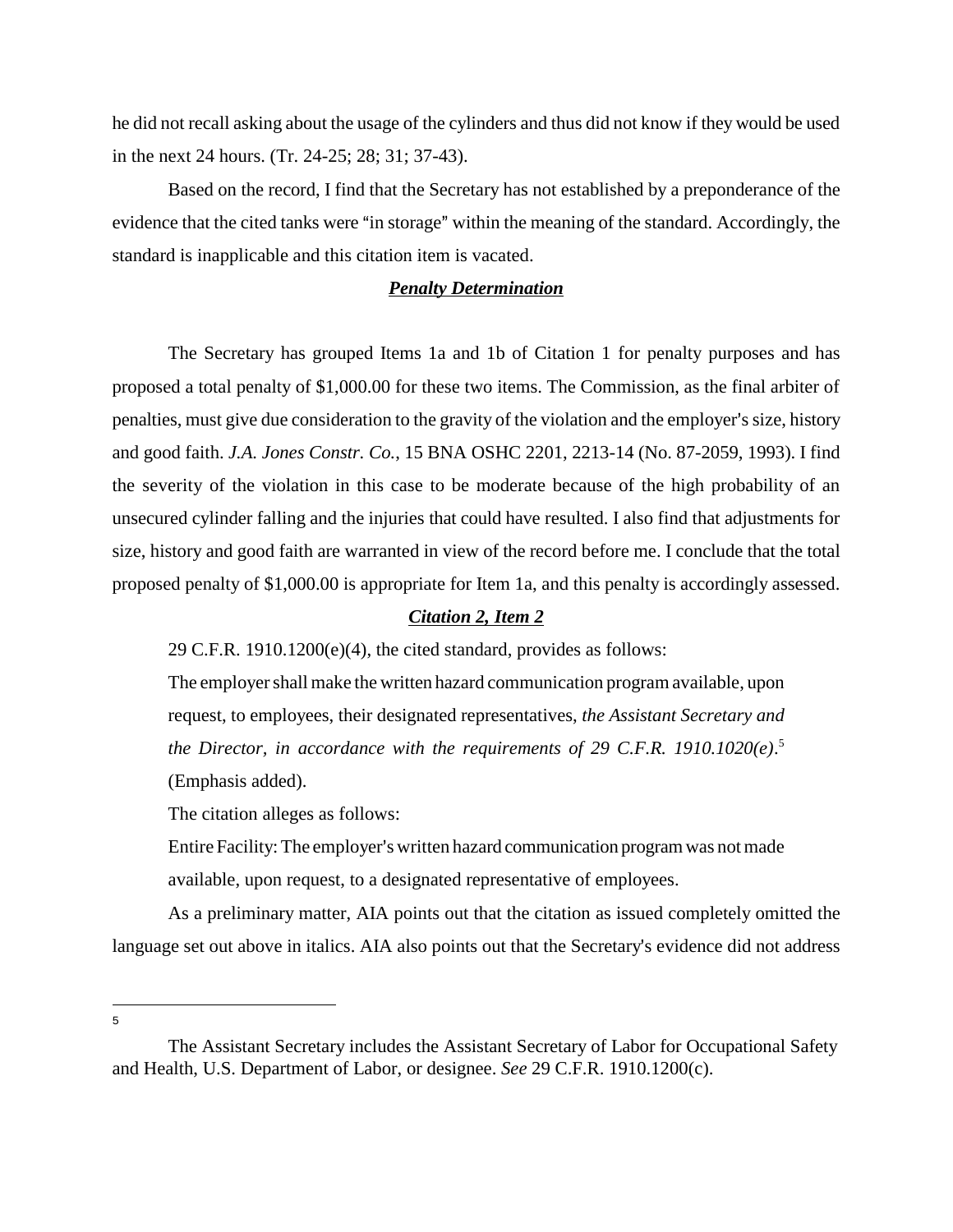the alleged violation, *i.e.*, whether the hazard communication ("HAZCOM") program was made available to a designated representative of employees, and contends that this item should be vacated. The Secretary, on the other hand, contends that the citation should be amended to conform to the evidence. The record clearly shows that both parties presented evidence regarding the CO's alleged request for AIA's written HAZCOM program. I find that the issue of whether the program was made available upon request to a designee of the Assistant Secretary was tried by the express consent of the parties. Accordingly, the citation is amended to conform to the evidence. Fed. R. Civ. P. 15(b).

It is undisputed the cited standard is applicable. However, I find that the Secretary has not demonstrated a violation of the standard because the record does not show that AIA refused to provide its HAZCOM program. As set out *supra*, the record establishes that the CO asked Braun for AIA s OSHA 200 logs for 1997, 1998 and 1999. Braun said the records were in his office and that he would be happy to comply but that he needed the request in writing. The CO then asked Braun whether, if he asked for AIA's HAZCOM program and asbestos project plans, he would need to request those in writing also, and Braun responded in the affirmative. (Tr. 26-27). In my opinion, this response was not a refusal because the CO's "request" was ambiguous at best and could have been interpreted differently by different persons. This conclusion is supported by the fact that while the CO believed he had requested the HAZCOM program, Braun did not believe the CO had made such a request. (Tr. 12-14; 26-27). I observed the respective demeanors of Braun and the CO and found their testimony on this point to be equally sincere. In addition, I note that the record discloses no further action on the part of the CO to obtain the HAZCOM program. On the basis of the record before me, I conclude that AIA did not violate the cited standard. This item is therefore vacated.<sup>6</sup>

# *Findings of Fact and Conclusions of Law*

The foregoing decision constitutes my findings of fact and conclusions of law in accordance with Federal Rule of Civil Procedure 52(a).

In vacating this item, I note that the legislative history regarding this section indicates that the standard does not abrogate an employer's Fourth Amendment right to require OSHA to obtain a subpoena when seeking such documents. *See* 53 Fed. Reg. 38,140 (September 29, 1988).